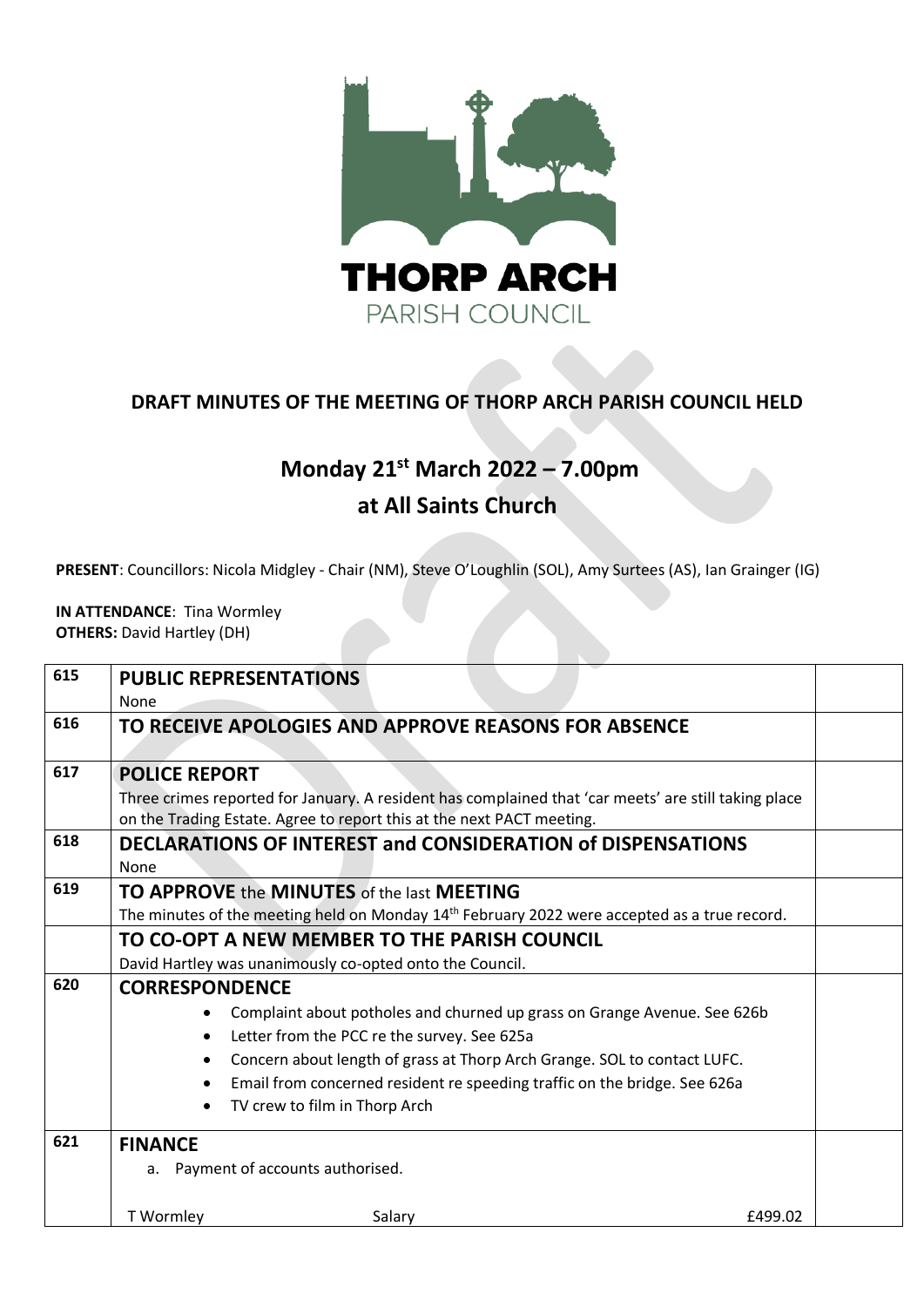|     | <b>HMRC</b>                                                                       | <b>PAYE</b>                                                                                                                                                                 | £117.60  |              |
|-----|-----------------------------------------------------------------------------------|-----------------------------------------------------------------------------------------------------------------------------------------------------------------------------|----------|--------------|
|     | T Wormley                                                                         | Home Expenses                                                                                                                                                               | £18.00   |              |
|     |                                                                                   | Expenses - Ink and metal stakes for                                                                                                                                         |          |              |
|     | N Midgley                                                                         | banners                                                                                                                                                                     | £37.94   |              |
|     | Greensleeves                                                                      | Grass treatment on the Greens                                                                                                                                               | £126.00  |              |
|     | <b>Building Restoration &amp; Cleaning</b>                                        | <b>Cleaning of Memorial</b>                                                                                                                                                 | £2316.00 |              |
|     | All Saints Church                                                                 | Use of Church for meetings                                                                                                                                                  | £90.00   |              |
|     | LCC                                                                               | Christmas Lights                                                                                                                                                            | £5478.00 |              |
|     | <b>HSBC</b>                                                                       | <b>Bank Charges</b>                                                                                                                                                         | £8.00    |              |
|     | <b>YLCA</b>                                                                       | Conference and subscriptions                                                                                                                                                | £355.00  |              |
|     | <b>HSBC</b>                                                                       | <b>Bank charges</b>                                                                                                                                                         | £8.00    |              |
|     |                                                                                   |                                                                                                                                                                             |          |              |
|     | a. Balances and receipts noted.                                                   |                                                                                                                                                                             |          |              |
|     | Bank reconciliation circulated and agreed.<br>b.                                  |                                                                                                                                                                             |          |              |
|     | $C_{\star}$                                                                       | Resolved the sum of £180 to have the SID moved to the other side of Church Causeway to                                                                                      |          | <b>Clerk</b> |
|     | capture traffic coming into the village.                                          |                                                                                                                                                                             |          |              |
| 622 | <b>PARISH DEVELOPMENT MATTERS</b>                                                 |                                                                                                                                                                             |          |              |
|     | a. Lovell Homes - Nothing to report.                                              |                                                                                                                                                                             |          |              |
|     | b.                                                                                | Neighbourhood Plan review and monitoring process - Following a request from a resident                                                                                      |          |              |
|     |                                                                                   | regarding the review and monitoring process of the neighbourhood plan, Cllrs agreed the                                                                                     |          |              |
|     |                                                                                   | plan was still sound and the policies did not need any updating. Projects have previously                                                                                   |          |              |
|     |                                                                                   | been reviewed and updated and incorporated into the community survey.                                                                                                       |          |              |
| 623 | <b>PLANNING</b>                                                                   |                                                                                                                                                                             |          |              |
|     | See Appendix 1 for a. and b.                                                      |                                                                                                                                                                             |          |              |
|     | a. Applications.                                                                  |                                                                                                                                                                             |          |              |
|     | b. Decisions and enforcements.                                                    |                                                                                                                                                                             |          |              |
|     |                                                                                   |                                                                                                                                                                             |          |              |
| 624 | <b>PARISH PROJECTS</b>                                                            |                                                                                                                                                                             |          |              |
|     |                                                                                   | a. Summer baskets/ planters - now ordered and licence to use the grass verges owned by                                                                                      |          | IG/Clerk     |
|     | LCC submitted. Resolved up to £700 for 2 additional planters for Church Causeway. |                                                                                                                                                                             |          |              |
|     | b.                                                                                | Cycle path signage - LCC have agreed to update the graphics on the signs on the cycle                                                                                       |          | NM/SOL       |
|     | path.                                                                             |                                                                                                                                                                             |          |              |
|     | C.                                                                                | Queen's Platinum Jubilee - Resolved a grant for the sum of £4430 from the Village Society                                                                                   |          |              |
|     |                                                                                   | for the Queen's Platinum Jubilee celebrations. Resolved to purchase bunting for locations                                                                                   |          | <b>Clerk</b> |
|     | around the village.                                                               |                                                                                                                                                                             |          |              |
| 625 | <b>ORGANISATIONAL MATTERS</b>                                                     |                                                                                                                                                                             |          |              |
|     |                                                                                   | Survey - The survey is now closed and information being collated. A high return rate was                                                                                    |          | AS           |
|     | а.                                                                                | noted of around 22%. Resolved to produce a summary leaflet for distribution to every                                                                                        |          |              |
|     | household.                                                                        |                                                                                                                                                                             |          |              |
|     |                                                                                   | b. NM and the Clerk met with members of the PCC to discuss the survey. Agreed to respond                                                                                    |          |              |
|     | in writing once results from survey back                                          |                                                                                                                                                                             |          | NM/Clerk     |
|     | c.                                                                                | Annual Parish Meeting (APM) - Will be held on Monday 25th April 7.00pm. Agreed to                                                                                           |          |              |
|     |                                                                                   | invite other organisations to report on their activities. SOL to organise refreshments.                                                                                     |          |              |
|     |                                                                                   |                                                                                                                                                                             |          | SOL/Clerk    |
| 626 | <b>INFRASTRUCTURE</b>                                                             |                                                                                                                                                                             |          |              |
|     |                                                                                   |                                                                                                                                                                             |          |              |
|     |                                                                                   | a. Speeding cars across the bridge - concerns have been expressed by residents about this.                                                                                  |          |              |
|     |                                                                                   | Unfortunately, LCC have informed the PC that no physical measures can be undertaken.<br>However, agreed to investigate use of speed gun for traffic approaching the bridge. |          |              |
|     |                                                                                   | Results could then be forwarded to the police and Highways for action.                                                                                                      |          | <b>Clerk</b> |
|     |                                                                                   |                                                                                                                                                                             |          |              |